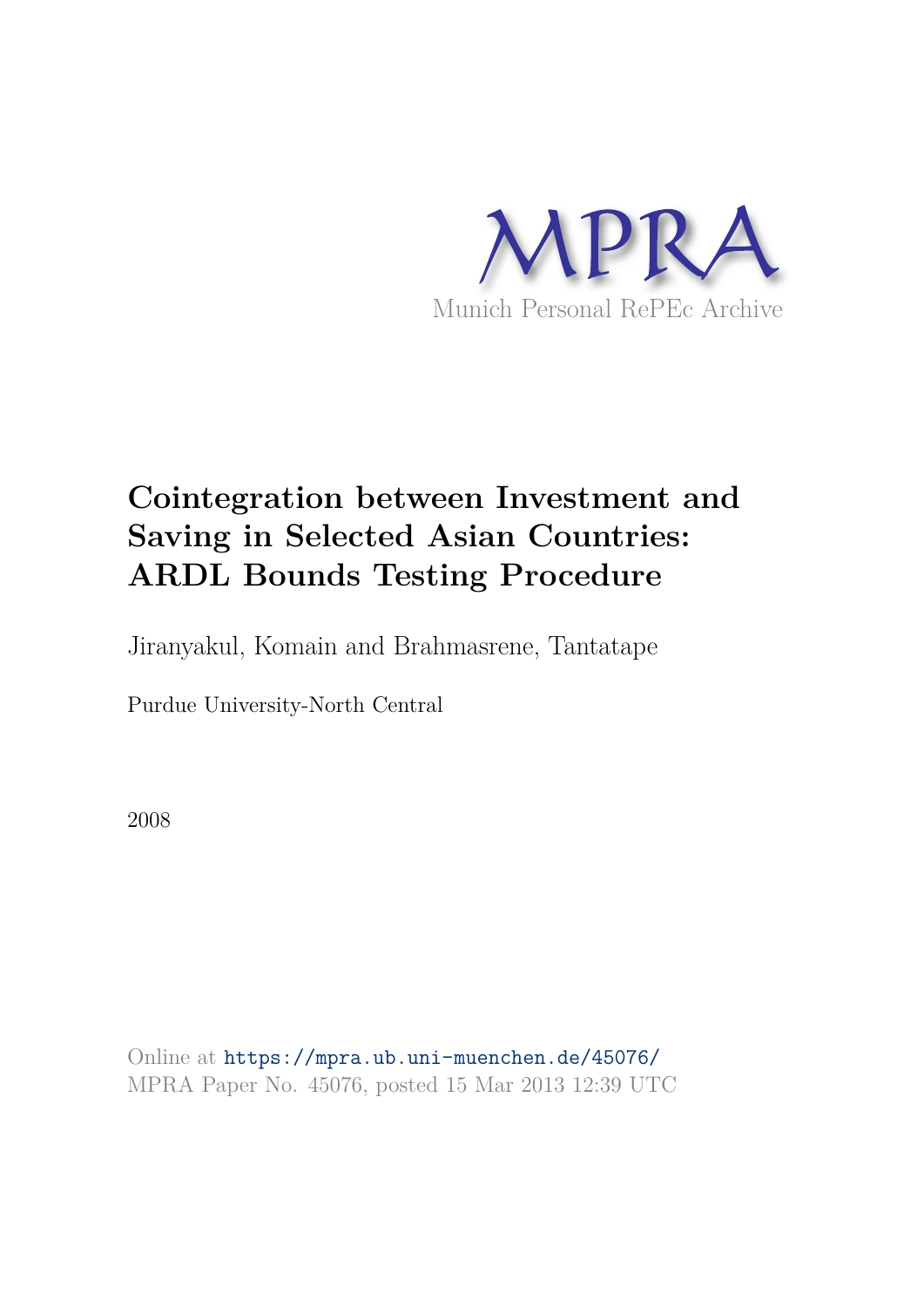**Research Report (2008) Purdue University North Central, Westville, IN, USA**

## Cointegration between Investment and Saving in Selected Asian Countries: ARDL Bounds Testing Procedure

**Komain Jiranyakul**  *National Institute of Development Administration, Thailand* 

**Tantatape Brahmasrene** 

*Purdue University North Central, USA* 

#### **Abstract:**

*This paper investigates empirically the relationship between savings and investment in Indonesia, Philippines and Thailand by employing the bounds testing procedure. There are not many studies on the Feldstein-Horioka puzzle for the developing countries. Using bounds testing for cointegration, the results do not support a positive correlation between savings and investment in these three Asian countries.* 

## **Introduction**

Most researchers investigated savings and investment relationship on advanced economies while only a few authors focus on developing nations. This paper explores the relationship between investment and savings in Indonesia, the Philippines and Thailand by examining the Feldstien-Horioka puzzle. The lower saving-investment correlation may be observed in developing countries with bank-based and/or relatively inefficient financial sectors. During the decade from 1997 to 2006, the average investment as percent of GDP in Indonesia, the Philippines and Thailand are 22.1, 18.2 and 25.2 percent, respectively (Table 1). At time of the Asian financial crisis in 1997, the investment level registered 28.3, 24.6 and 33.5 percent in Indonesia, the Philippines and Thailand, respectively. In 2006, investment rates in these three countries were 24.0, 14.3 and 28.6 percent, respectively. On the brighter side, national savings are in good order. The average annual savings as percent of GDP are 30.1, 35.7 and 41.4 percent in Indonesia, the Philippines and Thailand, respectively. The 2006 figures show 33.0, 38.8 and 41.8 percent, compared with the 1997 figures of 35.5, 31.4, 42.0 percent in Indonesia, the Philippines and Thailand, respectively. Figures 1, 2 and 3 provide a casual observation of savings and investment as percent of the gross domestic product. The annual investment and savings fluctuated erratically during the period under study. The Asian financial crisis had devastating effects on investment especially in the Philippines. Only Indonesia and Thailand were able to recover.



Both savings and investment series seem to move together in Indonesia and Thailand but further apart in the Philippines. Nevertheless, the empirical model provides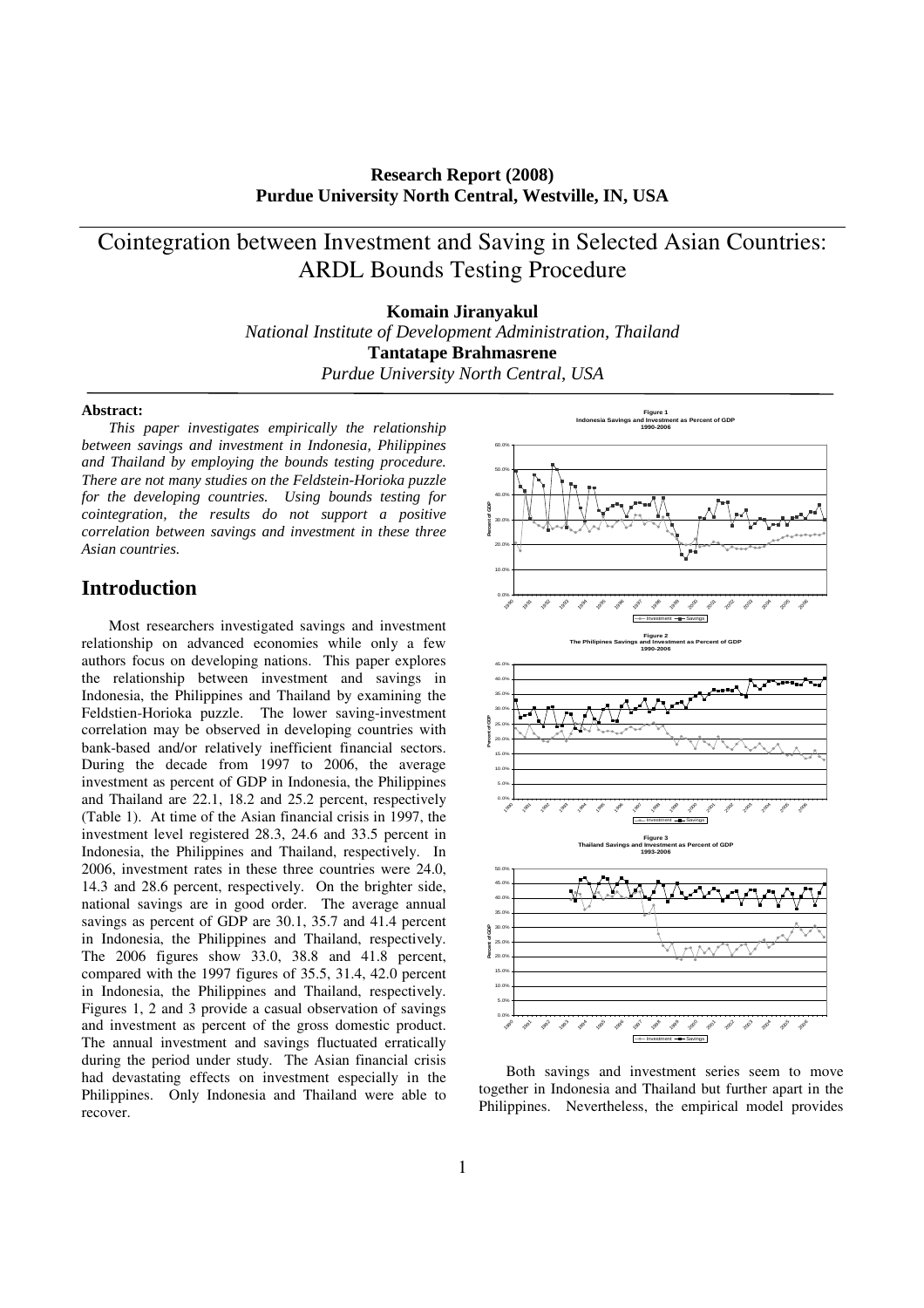precise evidence whether cointegration exist between these two series.

In this study, the cointegration of investment and savings are assessed using an autoregressive distributed lag (ARDL) and error correction mechanism (ECM) proposed by Pesaran, Shin and Smith (2001). This ARDL-ECM model, also known as 'bounds testing procedure,' is used to analyze the level relationships. The common Engle-Ganger cointegration test proposed by Engle and Ganger (1987) requires that all variables be integrated of order one or I(1) and must be known before performing the cointegration test. However, the ARDL procedure can be used without knowing whether all variables are integrated of order zero or one, or mutually cointegrated.

are highly correlated with a positive relationship. positively correlated domestic investment and savings implies low capital mobility. Following the study of Feldstein and Horioka or FH in 1980, most recent studies of the relationship between saving and investment have studied the relationship in the context of capital mobility in the industrialized countries.

Bayoumi (1990) has argued that the use of total investment may lead to spurious correlations with savings that reflect endogenous behavior by private agents. Therefore, it is better to use total business fixed investment. Sarno and Taylor (1998) reexamine the FH approach to measure the degree of international capital mobility. They focus on the difference between the short-run and the longrun saving-investment correlation coefficient and the

Table 1. Annual Investment And Savings As Percent of GDP

| Year                 | <i>Indonesia</i> |            | Philippines   |            | <b>Thailand</b> |            |
|----------------------|------------------|------------|---------------|------------|-----------------|------------|
|                      | Investment(%)    | Savings(%) | Investment(%) | Savings(%) | Investment(%)   | Savings(%) |
| 1990                 | 28.0             | 41.3       | 22.7          | 29.1       |                 |            |
| 1991                 | 28.1             | 40.9       | 20.2          | 27.8       |                 |            |
| 1992                 | 27.2             | 43.6       | 21.0          | 27.0       |                 |            |
| 1993                 | 26.2             | 37.9       | 23.8          | 25.5       | 39.7            | 43.7       |
| 1994                 | 27.5             | 37.9       | 23.7          | 28.2       | 40.0            | 44.4       |
| 1995                 | 28.4             | 35.5       | 22.2          | 28.6       | 41.0            | 45.1       |
| 1996                 | 29.5             | 34.8       | 23.4          | 30.7       | 41.0            | 43.3       |
| 1997                 | 28.3             | 35.5       | 24.6          | 31.4       | 33.5            | 42.0       |
| 1998                 | 25.7             | 30.6       | 21.2          | 31.0       | 22.4            | 42.3       |
| 1999                 | 20.6             | 16.2       | 19.2          | 32.7       | 20.9            | 41.3       |
| 2000                 | 19.8             | 31.7       | 18.7          | 35.0       | 22.0            | 42.3       |
| 2001                 | 19.3             | 34.7       | 18.4          | 36.3       | 23.0            | 41.0       |
| 2002                 | 18.5             | 31.1       | 17.9          | 36.6       | 22.8            | 41.1       |
| 2003                 | 19.3             | 28.8       | 16.9          | 38.0       | 24.1            | 40.9       |
| 2004                 | 22.4             | 28.6       | 16.2          | 38.9       | 25.9            | 40.8       |
| 2005                 | 23.6             | 31.0       | 15.0          | 38.8       | 29.0            | 40.4       |
| 2006                 | 24.0             | 33.0       | 14.3          | 38.8       | 28.6            | 41.8       |
| Average<br>1997-2006 | 22.1             | 30.1       | 18.2          | 35.7       | 25.2            | 41.4       |

Source: Authors' calculation from International Monetary Fund's International Financial Statistics

## **Literature Review**

The general literature on Feldstein and Horioka puzzle is presented in this section. Feldstien and Horioka (1980) analyze a sample of 16 countries in the Organization for Economic Cooperation and Development (OECD) during 1960-1974. It shows that domestic investment and savings

effectiveness of the abolition of exchange control. A long period of restrictions on capital flows between the UK and the international economy ended in October 1979. Their results suggest that the short-run saving-investment correlation is significantly higher than the long-run one. The empirical evidence suggests that the UK is financially highly integrated with the world economy after 1979. Sinha and Sinha (1998) study the relationship in ten Latin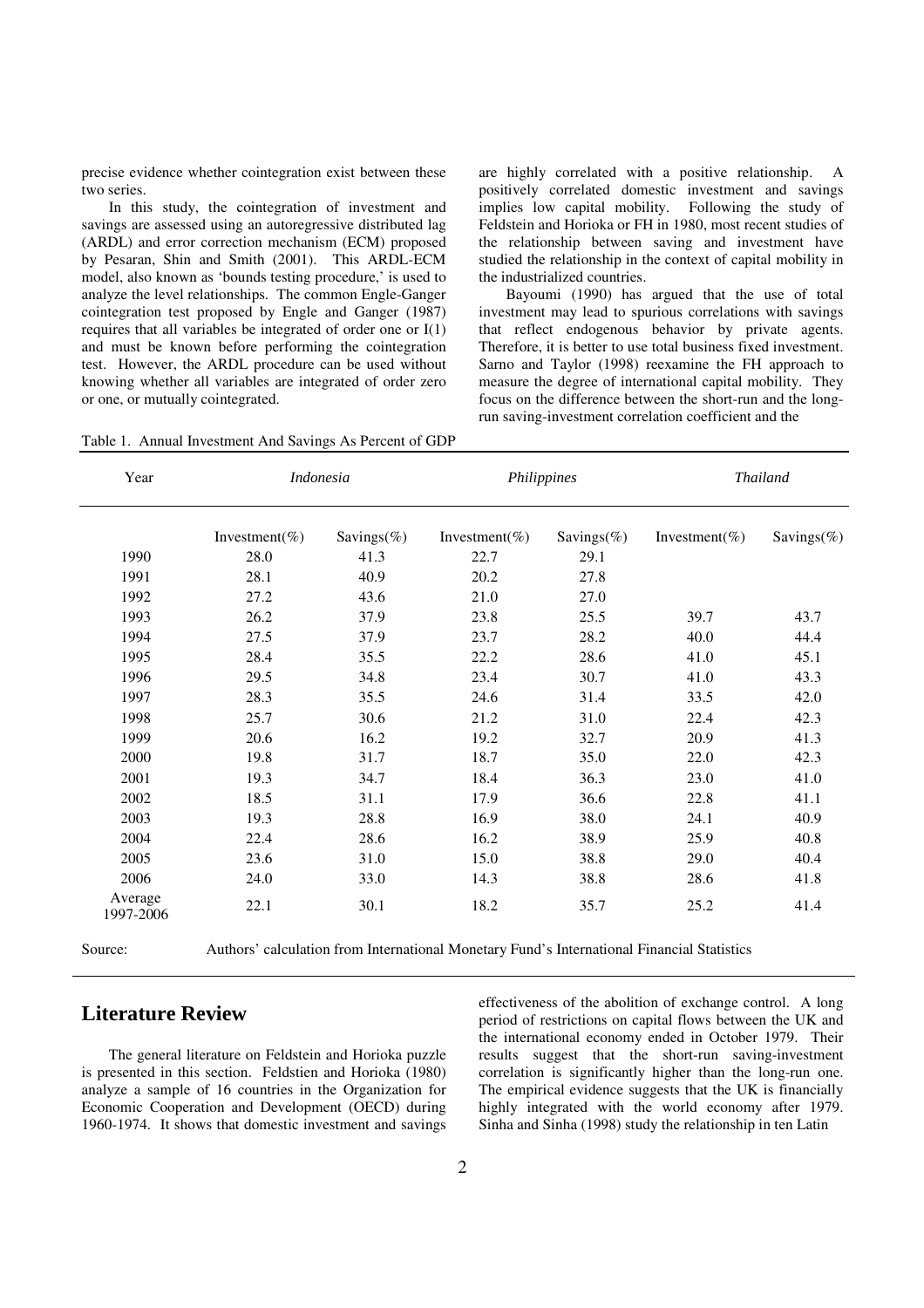|                                     | <b>ADF</b> Statistic without Trend | ADF Statistic with trend |  |
|-------------------------------------|------------------------------------|--------------------------|--|
| Indonesia:                          |                                    |                          |  |
| Savings Ratio (level)               | $-2.695[2]$                        | $-2.743[2]$              |  |
| (S/Y)                               | (0.368)                            | (0.576)                  |  |
| Savings Ratio (first difference)    | $-8.626***[0]$                     | $-8.601***$ [0]          |  |
| $\Delta(S/Y)$                       | (0.000)                            | (0.000)                  |  |
| Investment Ratio (level)            | $-1.818[0]$                        | $-2.023[0]$              |  |
| (I/Y)                               | (0.368)                            | (0.576)                  |  |
| Investment Ratio (first difference) | $-10.113***[0]$                    | $-10.030***$ [0]         |  |
| $\Delta(I/Y)$                       | (0.000)                            | (0.000)                  |  |
| <i>Philippines:</i>                 |                                    |                          |  |
| Savings Ratio (level)               | $-2.082[3]$                        | $-1.574[3]$              |  |
| (S/Y)                               | (0.253)                            | (0.790)                  |  |
| Savings Ratio (first difference)    | $-11.660***$ [2]                   | $-12.060***$ [2]         |  |
| $\Delta(S/Y)$                       | (0.000)                            | (0.000)                  |  |
| Investment Ratio (level)            | $-0.563[4]$                        | $-2.943[5]$              |  |
| (IVY)                               | (0.870)                            | (0.158)                  |  |
| Investment Ratio (first difference) | $-3.502**$ [3]                     | $-3.468**$ [3]           |  |
| $\Delta (I/Y)$                      | (0.012)                            | (0.054)                  |  |
| Thailand:                           |                                    |                          |  |
| Savings Ratio (level)               | $-1.402[7]$                        | $-1.071[7]$              |  |
| (S/Y)                               | (0.574)                            | (0.932)                  |  |
| Savings Ratio (first difference)    | $-4.206***$ [6]                    | $-4.324***$ [6]          |  |
| $\Delta(S/Y)$                       | (0.002)                            | (0.007)                  |  |
| Investment Ratio (level)            | $-1.625[4]$                        | $-1.757[4]$              |  |
| (I/Y)                               | (0.463)                            | (0.711)                  |  |
| Investment Ratio (first difference) | $-2.274[3]$                        | $-2.293[3]$              |  |
| $\Delta( I/Y)$                      | (0.184)                            | (0.430)                  |  |

Note: a. The number in brackets is the optimal lag length determined by Schwartz information criterion (SIC). b. The number in parentheses is the p-value provided by MacKinnon (1996).

c. \*, \*\*, and \*\*\* denotes 10, 5, and 1 percent significance level, respectively.

American countries: Colombia, Dominican Republic, Ecuador, El Salvador, Guatemala, Honduras, Jamaica, Mexico, Panama and Venezuela using the cointegration methodology. Their results show a long-run relationship between saving and investment in four countries, Ecuador, Honduras, Jamaica and Panama. The other six countries may face macroeconomic instability in the long run because of the divergence between saving rate and investment rate.

Sinha (2002) investigates the same issue for Japan and ten other Asian countries. Saving and investment rates are cointegrated for Myanmar and Thailand when structural breaks are taken into account. The causality tests show that the growth of the saving rate causes the growth of the investment rate for Malaysia, Singapore, Sri Lanka and Thailand. The reverse causality holds for Hong Kong, Malaysia, Myanmar and Singapore. De Vita and Abbott (2002) used the newly developed ARDL bounds testing to

reexamine savings and investment correlation in the U.S. They found that both savings and investment rates were cointegrated in all sample periods. However, this correlation was weakened during the more liberalized

floating exchange rate period. Schmidt (2003) examines the endogeneity of the Australian saving and investment rates. The close association between domestic saving and investment rates may allow for polices which alter domestic saving levels in order to alter domestic investment levels. This presumes an endogenous investment response and that the close association is maintained by movements in national savings. The results highlight the exogeneity of investment and further suggest an endogenous response on the part of Australia's saving rate.

Using UK quarterly data, Abbott and De Vita (2003) examine the nature and degree of the relationship between savings and investment. They find cointegration in all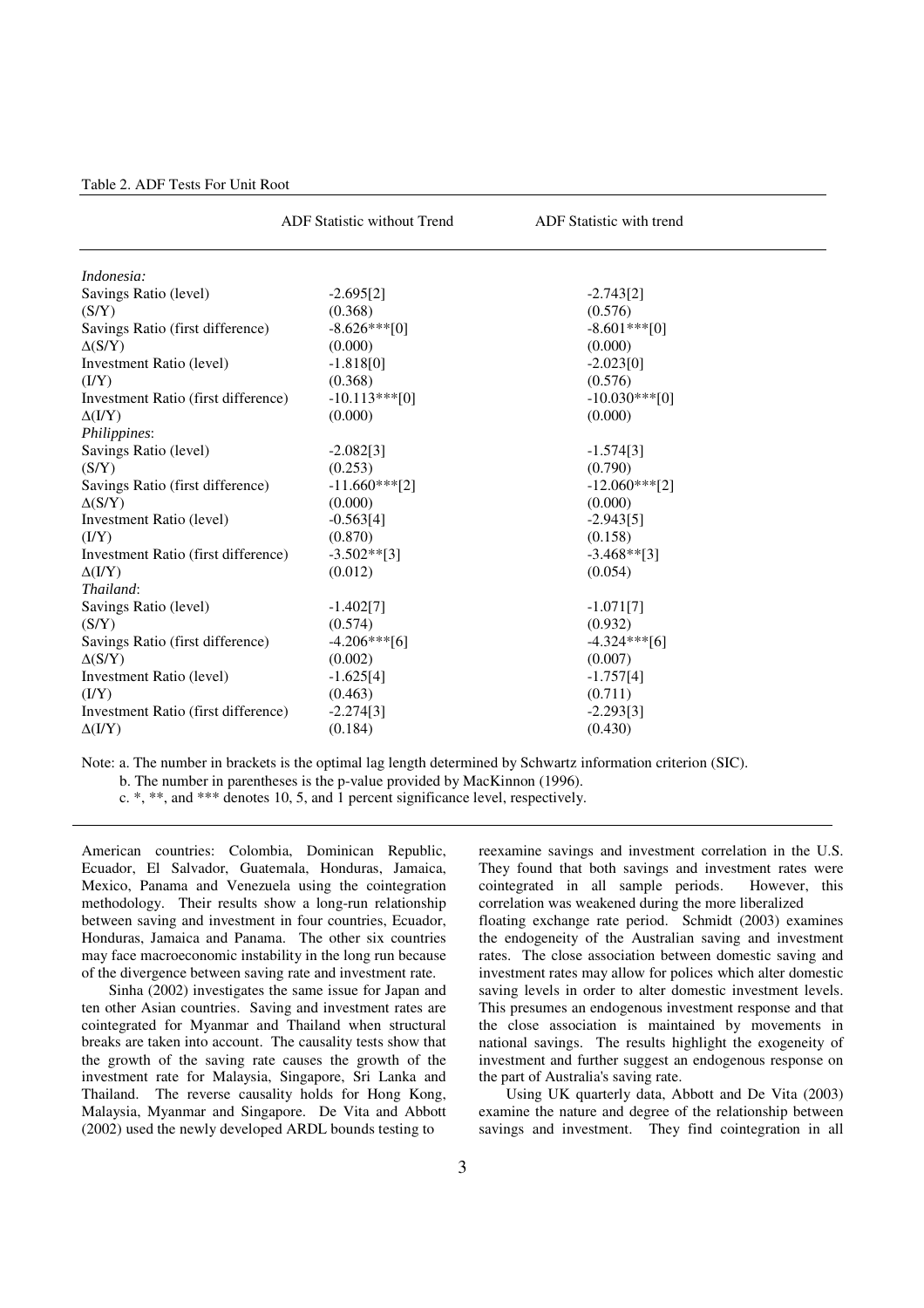samples is consistent with the view that the long run relationship between savings and investment is not exclusively dependent upon the level of financial integration. The relationship weakens after the abolition

Narayan (2005a) tests FH puzzle by applying the bounds testing procedure for China. The saving-investment correlation for China is estimated over the periods 1952- 1998 and 1952-1994 (fixed exchange rate regime). Saving

#### Table 3. PP Tests For Unit Root

|                                     | PP Statistic without Trend | <b>PP</b> Statistic with Trend |
|-------------------------------------|----------------------------|--------------------------------|
| Indonesia:                          |                            |                                |
| Savings Ratio (level)               | $-3.361**$ [1]             | $-3.375*[1]$                   |
| (S/Y)                               | (0.017)                    | (0.065)                        |
| Savings Ratio (first difference)    | $-9.041***$ [7]            | $-9.316***[8]$                 |
| $\Delta(S/Y)$                       | (0.000)                    | (0.000)                        |
| Investment Ratio (level)            | $-1.818[0]$                | $-1.676[2]$                    |
| (I/Y)                               | (0.368)                    | (0.749)                        |
| Investment Ratio (first difference) | $-10.212***$ [1]           | $-10.128***$ [1]               |
| $\Delta( I/Y)$                      | (0.000)                    | (0.000)                        |
| Philippines:                        |                            |                                |
| Savings Ratio (level)               | $-1.594[20]$               | $-6.225***$ [7]                |
| (S/Y)                               | (0.479)                    | (0.000)                        |
| Savings Ratio (first difference)    | $-11.660***[2]$            | $-12.060[2]$                   |
| $\Delta(S/Y)$                       | (0.000)                    | (0.000)                        |
| Investment Ratio (level)            | $-1.534[35]$               | $-5.656***$ [3]                |
| (I/Y)                               | (0.870)                    | (0.000)                        |
| Investment Ratio (first difference) | $-19.747***[15]$           | $-20.525***$ [15]              |
| $\Delta(I/Y)$                       | (0.000)                    | (0.000)                        |
| Thailand:                           |                            |                                |
| Savings Ratio (level)               | $-5.706***$ [7]            | $-6.622***$ [29]               |
| (S/Y)                               | (0.000)                    | (0.000)                        |
| Savings Ratio (first difference)    | $-12.487***$ [12]          | $-12.290***121$                |
| $\Delta(S/Y)$                       | (0.000)                    | (0.000)                        |
| Investment Ratio (level)            | $-1.531[4]$                | $-1.385[2]$                    |
| (I/Y)                               | (0.511)                    | (0.855)                        |
| Investment Ratio (first difference) | $-8.299***[4]$             | $-8.336***$ [5]                |
| $\Delta( I/Y)$                      | (0.000)                    | (0.000)                        |

Note: a. The number in brackets is the optimal Newey-West bandwidth.

b. The number in parentheses is the p-value provided by MacKinnon (1996).

c. \*, \*\*, and \*\*\* denotes 10, 5, and 1 percent significance level, respectively.

of UK controls on capital flows in 1979. This suggests the FH framework provides at least a partial measure of the degree of capital mobility. Ho (2003) augments the empirical literature by examining the threshold effect of country size, measured by relative GNP share on the magnitude of saving-retention coefficient. Evidence from a panel of 23 OECD countries indicates that the savingretention coefficient increases as the relative GNP share becomes larger, which substantially supports the country size argument. Kasuga (2004) employs cross section analysis. The finding suggests that countries which develop primary equity markets have larger savings and investment correlations. The impact of domestic savings on investment depends on financial systems and their development.

and investment are correlated in China for both the entire sample period and the period of the fixed exchange rate. With high saving-investment correlation, the results conform with the FH hypothesis. In China capital mobility was fairly restricted over the 1952-1994 periods as indicated by the relatively low foreign direct investment. Narayan (2005b) also tests for Japan over the period 1960– 1999. This finding indicates saving and investment are cointegrated for Japan; investment causes saving and saving causes investment; and the long-run coefficient on saving is a moderate correlation rate of 0.68. There is no puzzle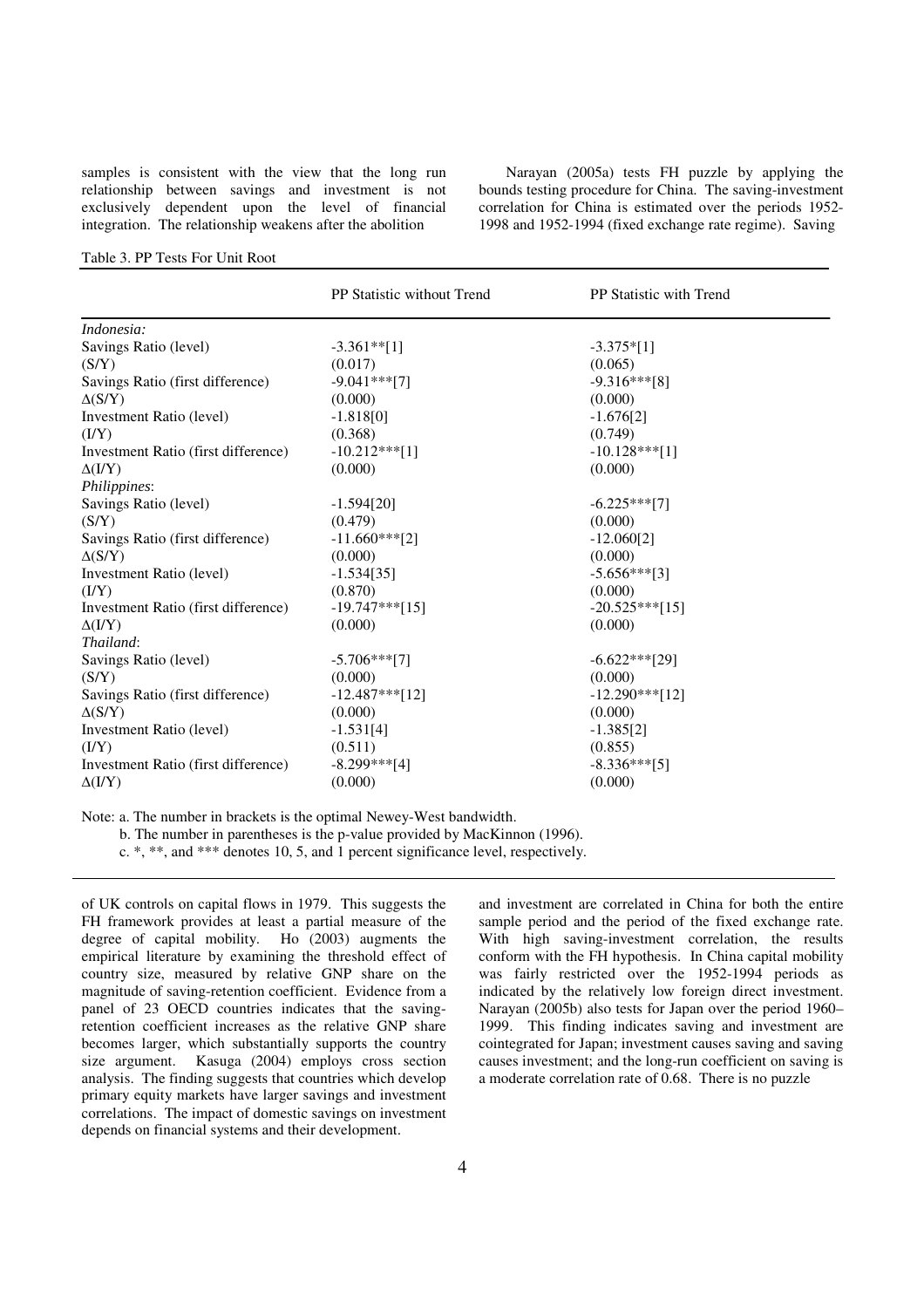Table 4. Results Of ARDL-ECM Test For Cointegatrion

*Indonesia*:  $\Delta I_t = 0.008 - 0.136I_{t-1} + 0.077S_{t-1} - 0.276\Delta I_{t-1} + 0.031\Delta S_t - 0.051\Delta S_{t-1}$  $(0.425)$   $(-1.789)$ \*  $(1.328)$   $(-1.985)$ \*\*  $(0.445)$   $(-0.849)$ Computed F = 1.706,  $\chi^2(2) = 1.371$  (p=0.504) *Philippines*:  $\Delta I_t = 0.107 - 0.256I_{t-1} - 0.256S_{t-1} - 0.251\Delta I_{t-1} - 0.180\Delta I_{t-2} + 0.096\Delta S_t + 0.259\Delta S_{t-1} + 0.501\Delta S_{t-2}$ <br>
(1.499) (-1.664) (-1.464)\* (-1.587) (-1.265) (0.599) (2.132)\*\* (4.004)\*\*\*  $(1.499)$   $(-1.664)$   $(-1.464)*$   $(-1.587)$ Computed F = 1.407,  $\chi^2(2) = 4.650$  (p=0.098) *Thailand*:  $\Delta I_t = -0.154 - 0.130I_{t-1} + 0.450S_{t-1} - 0.189\Delta I_{t-1} - 0.058\Delta S_t - 0.612\Delta S_{t-1}$  $(-1.283)$   $(-2.064)$ <sup>\*\*</sup>  $(0.427)$   $(-0.650)$   $(-0.319)$   $(-3.781)$ <sup>\*\*\*</sup> Computed F = 2.136,  $\chi^2(2) = 0.630$  (p=0.730) Note: a. The number in parenthesis is t-statistics.

b. \*, \*\*, and \*\*\* denotes 10, 5, and 1 percent significance level, respectively.

between saving and investment in the case of Japan, a result contrary to FH (1980). Overall, the empirical results are mixed due in part to the difference in the samples of countries and techniques used in each paper.

## **Data And Methodology**

 In order to test the cointegration of investment and savings, the quarterly data of the ratios of savings to GDP and investment to GDP during 1993 to 2006 are retrieved from the International Monetary Fund's International Financial Statistics. The sample size is 56 quarters in each country from 1993(1) to 2006(4). Recall that in economics, savings equal disposable income minus consumption. Gross national income (GNI) is used as a proxy for disposable income because disposable income data are not available. GNI is the total value of all income generated by a nation's residents from both domestic and international activities. Gross fixed capital formation was a proxy for investment. The bivariate cointegration test is employed to determine the short-run and long-run relationships between savings and investment.

Engle and Granger (EG, 1987) discuss the two-step EG cointegration test in details. In brief, the series are cointegrated or have a long-run relationship if a linear combination of these series exists. According to the twostep EG cointegration test, the unit root test for stationarity property of time series data is determined prior to conintegration test. Dickey and Fuller (1981) propose a unit root test for stationarity of time series called Augmented Dickey-Fuller test or ADF test. This test determines the existence of a unit root of each series. The series are examined whether they are stationary or

| Table 5. The Bounds Critical Value |                        |
|------------------------------------|------------------------|
| <i>F-statistics</i>                | <b>Critical Bounds</b> |
| 4.94 to 5.73                       | 5 percent              |
| 4.04 to 4.78                       | 10 percent             |
| Criteria:                          | Conclusion:            |
| Above the upper bound              | Cointegrated           |
| Between the lower and upper bound  | Inconclusive           |
| Below the lower bound              | No cointegration       |

Note: Adapted from Table CI (iii) Case III in Pesaran, Shin and Smith (2001)

integrated of the same order. If the two variables are nonstationary in level but stationary in first differences i.e. I(1), cointegration test can be performed. Phillips and Perron (1988) propose another widely used test for unit root, so called the Phillips-Perron Test or PP test. Both ADF and PP tests may yield different results. For example, a mixture of I(0) and I(1) appears in several empirical works. Davidson and MacKinnon (1993) provide the critical values for unit root and cointegration tests.

A common hypothesis is constructed that domestic private investment (I) depends on national saving (S). If savings and investment are integrated of the same order or I(1), there may be a long-run relationship between these two variables. The ordinary least square (OLS) can be performed using the following equation where Y is real GDP.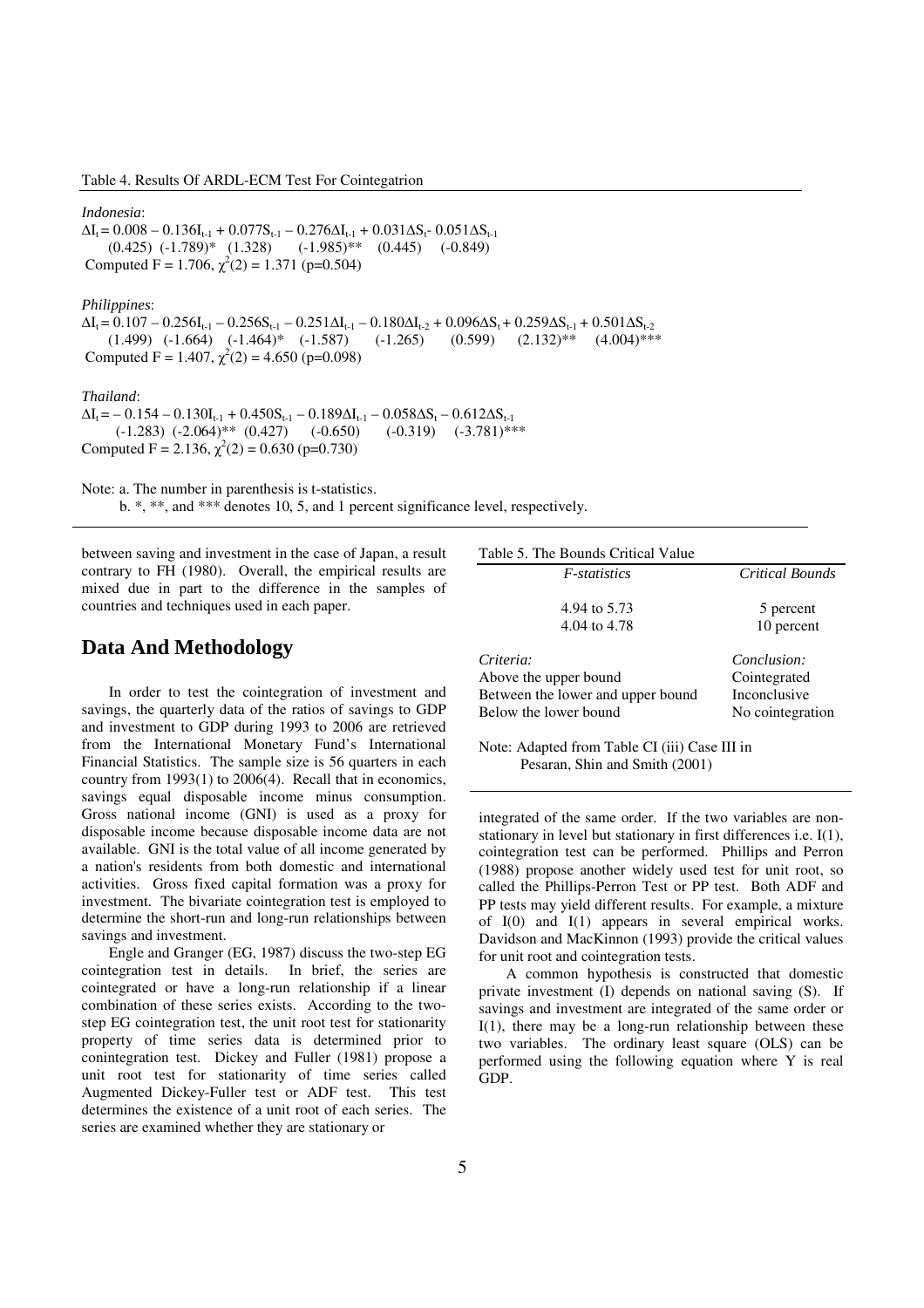Figure 4. Stability Test for Indonesia



Figure 5. Stability Test for the Philippines



Figure 6. Stability Test for Thailand



$$
\left(\frac{I}{Y}\right)_t = a_0 + a_1 \left(\frac{S}{Y}\right)_t + e_t
$$

Pesaran, Shin and Smith (2001) proposed a new method for testing cointegration called a conditional autoregressive distributed lag (ARDL) and error correction mechanism (ECM), also known as "ARDL bounds testing procedure." The ARDL model is specified as



$$
\mathcal{L}^{\mathcal{L}}_{\mathcal{L}}
$$

$$
\Delta\left(\frac{I}{Y}\right)_t = \alpha_0 + \sum_{i=1}^p \beta_i \Delta\left(\frac{I}{Y}\right)_{t-i} + \sum_{j=1}^q \gamma_j \Delta\left(\frac{S}{Y}\right)_{t-j} + \varphi \Delta\left(\frac{S}{Y}\right)_{t} + \varepsilon_t
$$

where p and q are the optimal number of lagged differences of the investment and savings rate respectively. The grid search methods for selecting p and q start from the most parsimonious  $ARDL(1,1)$  for each country. By adding the lagged level variables into equation (2), the computed Fstatistic is obtained by estimating equation (3).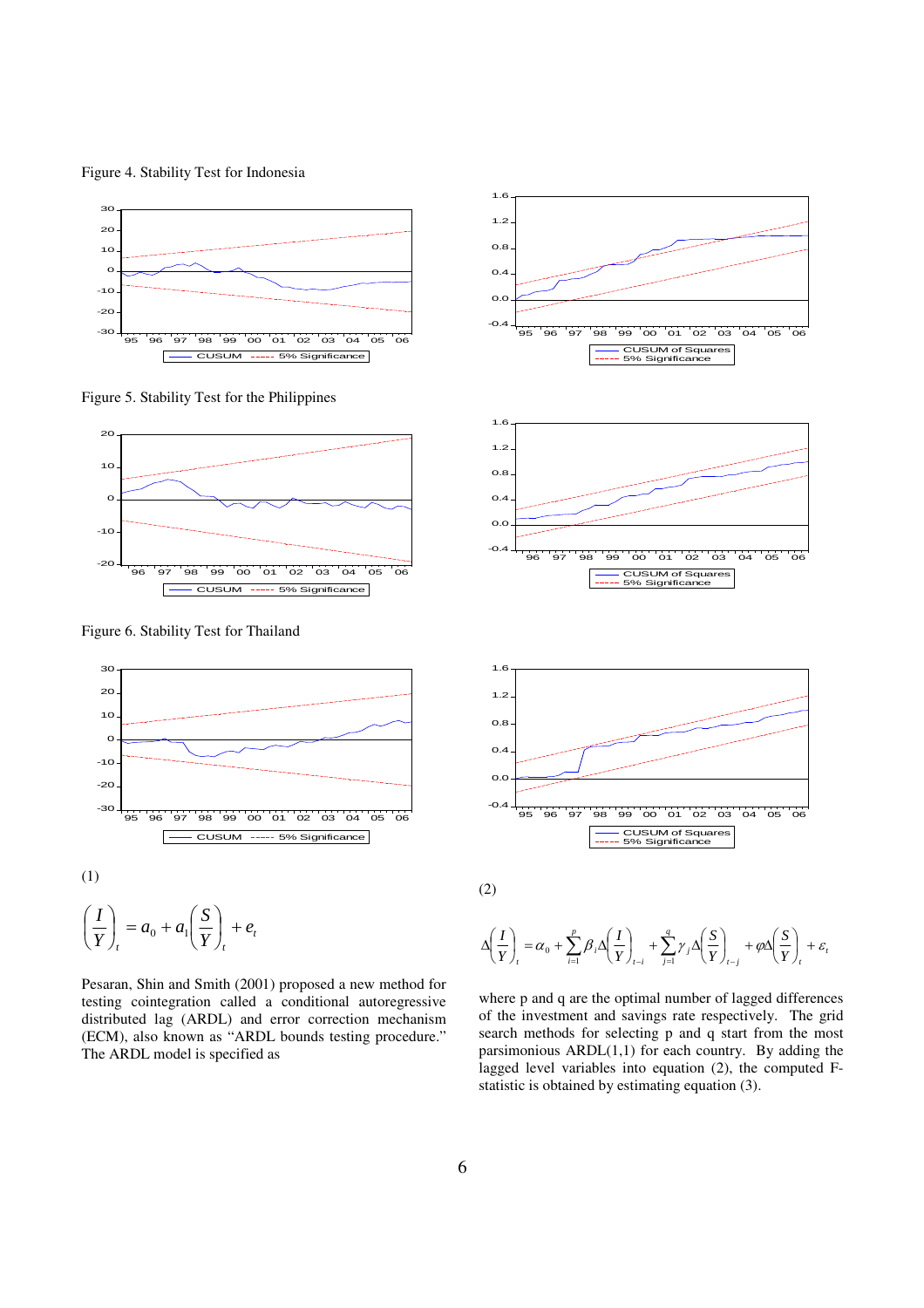$$
\Delta\left(\frac{I}{Y}\right)_{\!\!\!r} = \!c\!\zeta\!+\!c\!\zeta\!\left(\frac{I}{Y}\right)_{\!\!\!r\!-\!1} + \!c\!\zeta\!\left(\frac{S}{Y}\right)_{\!\!\!r\!-\!1} + \sum_{i=1}^p\!\beta\!\zeta\!\left(\frac{I}{Y}\right)_{\!\!\!r\!-\!i} + \sum_{j=1}^q\!\gamma\!\cdot\!\left(\frac{S}{Y}\right)_{\!\!\!r\!-\!j} + \!c\!\beta\!\left(\frac{S}{Y}\right)_{\!\!\!r} + \!c\!\zeta\!\left(\frac{S}{Y}\right)_{\!\!\!r} + \!c\!\zeta\!\left(\frac{S}{Y}\right)_{\!\!\!r} + \!c\!\zeta\!\left(\frac{S}{Y}\right)_{\!\!\!r} + \!c\!\zeta\!\left(\frac{S}{Y}\right)_{\!\!\!r} + \!c\!\zeta\!\left(\frac{S}{Y}\right)_{\!\!\!r} + \!c\!\zeta\!\left(\frac{S}{Y}\right)_{\!\!\!r} + \!c\!\zeta\!\left(\frac{S}{Y}\right)_{\!\!\!r} + \!c\!\zeta\!\left(\frac{S}{Y}\right)_{\!\!\!r} + \!c\!\zeta\!\left(\frac{S}{Y}\right)_{\!\!\!r} + \!c\!\zeta\!\left(\frac{S}{Y}\right)_{\!\!\!r} + \!c\!\zeta\!\left(\frac{S}{Y}\right)_{\!\!\!r} + \!c\!\zeta\!\left(\frac{S}{Y}\right)_{\!\!\!r} + \!c\!\zeta\!\left(\frac{S}{Y}\right)_{\!\!\!r} + \!c\!\zeta\!\left(\frac{S}{Y}\right)_{\!\!\!r} + \!c\!\zeta\!\left(\frac{S}{Y}\right)_{\!\!\!r} + \!c\!\zeta\!\left(\frac{S}{Y}\right)_{\!\!\!r} + \!c\!\zeta\!\left(\frac{S}{Y}\right)_{\!\!\!r} + \!c\!\zeta\!\left(\frac{S}{Y}\right)_{\!\!\!r} + \!c\!\zeta\!\left(\frac{S}{Y}\right)_{\!\!\!r} + \!c\!\zeta\!\left(\frac{S}{Y}\right)_{\!\!\!r} + \!c\!\zeta\!\left(\frac{S}{Y}\right)
$$

If cointegration exists, replacing the lagged level variables in equation (3) with the one-period lagged residuals from the estimate of equation (1) will yield the error correction term (ECT). The hypotheses are formulated below:

- The null hypothesis of no cointegration among variables:  $H_0$  :  $\alpha_0 = \alpha_1 = 0$ .
- The alternative hypothesis of cointegration:  $H_a$ :  $\alpha_0 \neq \alpha_1 \neq 0$ .

If the F-statistic from Equation (2) is above the critical bound, the null hypothesis of no cointegration is rejected. When the calculated F-statistic is below the lower bound critical value, the null hypothesis is accepted. The Fstatistic between the upper and lower bound critical values indicates an inconclusive result.

## **Empirical Results**

The ADF statistics from Table 2 show that savings as a fraction of GDP are nonstationary in level in all cases but their first differences are stationary or I(1) series. On the other hand, investment as a fraction of GDP are I(1) for Indonesia and the Phillipines but not for Thailand.

Thailand's investment/GDP series contains more than one unit root. For Thailand, the ADF test in Table 2 results differ from the PP test in Table 3. The PP statistics for Thailand show that savings/GDP series is I(0) while investment/GDP series is I(1). This evidence indicates the complex nature of the property of the two variables in the case of Thailand.

The bounds testing procedure consists of the following steps: estimating OLS regression with the first differences of the variables in equation (2), adding lagged level variables and conducting the variable addition test, comparing the F-statistics with the critical values. The bound critical values have two asymptotic critical values. The lower critical value assumes that the regressors are I(0) while the upper critical value assumes that they are I(1).

The criterion for choosing lag length here concludes when the appropriate model ARDL(1,1) shows no further serial correlation at the 5 percent level using Lagrangian Multiplier serial correlation test. The number of lagged differences will increase if the serial correlation is present. The search continues for all combinations of p and q until a model is free from serial correlation. As a result, the lag length of one for Indonesia and Thailand, and two for the Philippines is adopted for the ARDL model in equation (2). Table 4 reports results form bounds testing for cointegration expressed in equation (2). Table 5 summarizes the bounds critical value for unrestricted intercept with no trend on one regressor and the criteria.

 From Table 4, no cointegration exists for all three countries because the computed F-statistics are below the lower bound critical value at 5 and 10 percent significance level (Table 5). Therefore, cointegration does not exist. In Narayan (2005), critical values for the bounds F-test for small sizes are computed ranging from 30-80 observations. Applying the bounds F-test in Narayan (2005) yields similar conclusion when the lag length is 2 and the number of observations is 50. In general, interpret the coefficient of ECM on feedback mechanism is effective in stabilizing external imbalances. However, there is no cointegration in these three cases.

The final models are parsimonious. They pass all the standard diagnostic tests. Serial correlation test shows accepting the null hypothesis of no serial correlation in all  $ARDL(p,q)$  models. In addition, there appears to be no structural breaks in all countries (Figures 4-6). The stability test such as the cumulative sum (CUSUM) and cumulative sum square (CUSUMSQ) tests are used to investigate the stability of the equation (2).

## **Conclusions**

By employing the recent time series analysis techniques, the bounds testing shows that investment and savings are not cointegrated only in all cases under study. There is no relationship at level between savings and investment (Table 4). All of these new findings provide further insight into the FH puzzle. This new empirical evidence leads to some implications such as:

- The positive correlation might have been weakened during the more liberalized floating exchange rate period after the financial crisis in the second half of 1997.
- The country size argument (Ho, 2003) may lead to no or negative correlations between savings and investment because these economies are relatively small in terms of real GDP.
- The primary equity markets in these economies are not well developed compared to those of developed countries.

On that last note, while savings to GDP far exceed the investment to GDP ratios (Table 1 and Figures 1-3), the development strategies in these three economies may offer further insight into the degree of capital mobility.

In *Indonesia*, foreign source of funds have been available to large businesses for a period of time. However, small and medium-size enterprises (SME) have not had access to international financial markets like large enterprises. SME can borrow domestically with high interest rates. High inflation rates during the period under study are an obstacle to achieve lower domestic interest rates. Financial sector reforms must be aimed at

(3)